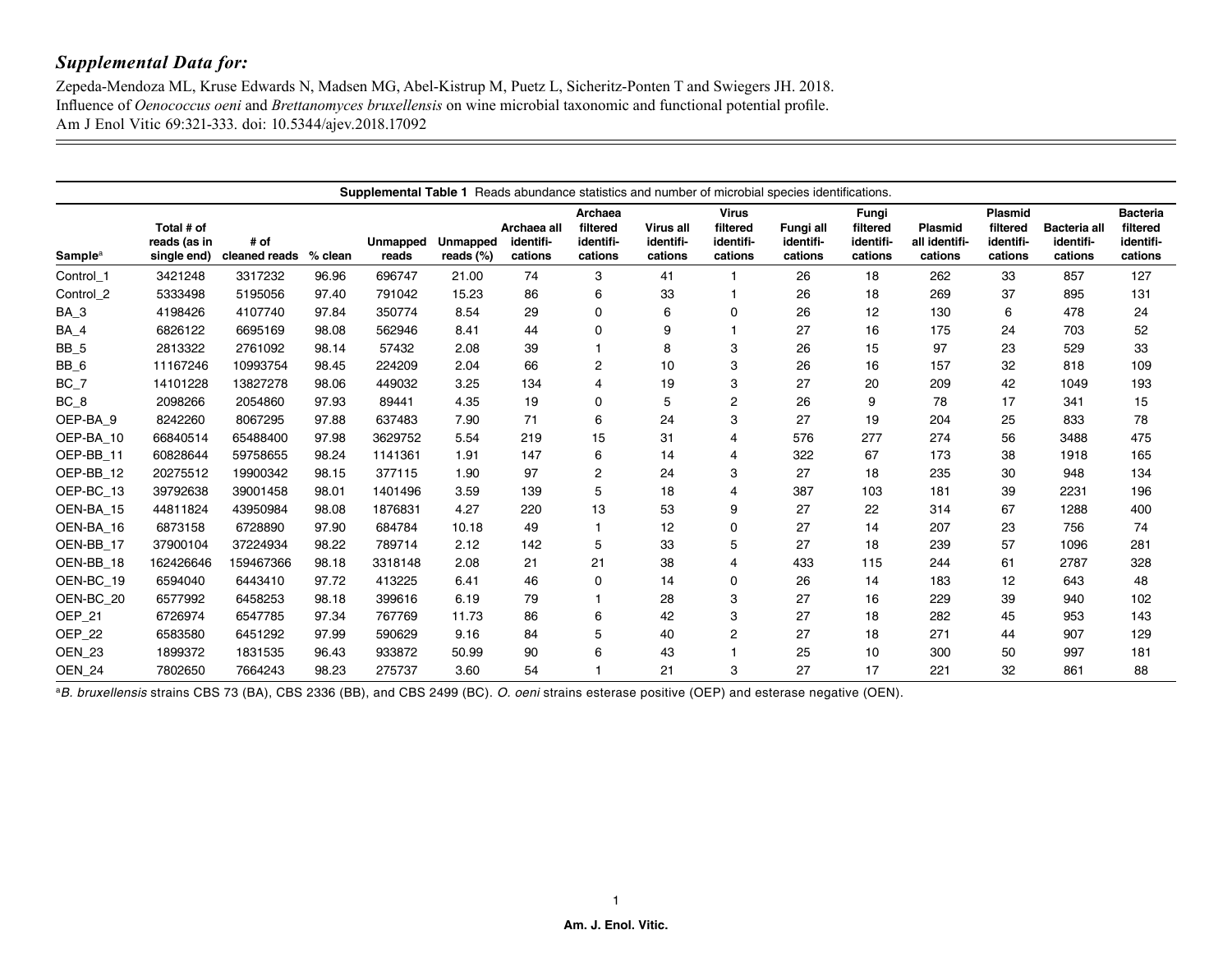$\overline{\phantom{a}}$ 

Zepeda-Mendoza ML, Kruse Edwards N, Madsen MG, Abel-Kistrup M, Puetz L, Sicheritz-Ponten T and Swiegers JH. 2018. Influence of *Oenococcus oeni* and *Brettanomyces bruxellensis* on wine microbial taxonomic and functional potential profile. Am J Enol Vitic 69:321-333. doi: 10.5344/ajev.2018.17092

|                                                          | Supplemental Table 2 Differentially abundant pathways with putative relation to microbial survival/interactions in enological conditions with different inoculations<br>of Oenococcus oeni and Brettanomyces bruxellensis strains. <sup>a</sup> |      |                                                                                                                                                       |                           |                                                                                            |                           |        |                                                 |        |                                                 |                           |                                                 |        |      |
|----------------------------------------------------------|-------------------------------------------------------------------------------------------------------------------------------------------------------------------------------------------------------------------------------------------------|------|-------------------------------------------------------------------------------------------------------------------------------------------------------|---------------------------|--------------------------------------------------------------------------------------------|---------------------------|--------|-------------------------------------------------|--------|-------------------------------------------------|---------------------------|-------------------------------------------------|--------|------|
|                                                          | Only in the<br>comparisons<br>all vs. controls                                                                                                                                                                                                  |      | Only in the<br>comparisons OEP-B. comparisons OEN-B.<br>bruxellensis vs. OEP                                                                          |                           | Only in the<br>Only in the<br>comparison of the<br>bruxellensis vs. OEN<br>O. oeni strains |                           |        | Only in the<br>comparisons<br>O. oeni-BA vs. BA |        | Only in the<br>comparisons<br>O. oeni-BB vs. BB |                           | Only in the<br>comparisons<br>O. oeni-BC vs. BC |        |      |
| Pathway                                                  | Higher                                                                                                                                                                                                                                          | Less | Higher<br>abundance abundance abundance abundance abundance abundance abundance abundance abundance abundance abundance abundance abundance abundance | Less                      | Higher                                                                                     | Less                      | Higher | Less                                            | Higher | Less                                            | Higher                    | Less                                            | Higher | Less |
| Alanine, aspartate, and glutamate metabolism             |                                                                                                                                                                                                                                                 |      |                                                                                                                                                       |                           |                                                                                            |                           |        |                                                 |        |                                                 |                           |                                                 |        | х    |
| Aminoacyl-tRNA biosynthesis                              |                                                                                                                                                                                                                                                 |      |                                                                                                                                                       |                           |                                                                                            |                           |        |                                                 |        |                                                 |                           |                                                 |        | X    |
| Amino sugar and nucleotide sugar metabolism              |                                                                                                                                                                                                                                                 |      |                                                                                                                                                       |                           |                                                                                            |                           |        |                                                 |        |                                                 |                           |                                                 |        | х    |
| AMPK signaling pathway                                   |                                                                                                                                                                                                                                                 |      |                                                                                                                                                       |                           |                                                                                            |                           |        |                                                 |        |                                                 |                           |                                                 |        | x    |
| Antigen processing and presentation                      | X                                                                                                                                                                                                                                               |      |                                                                                                                                                       | $\boldsymbol{\mathsf{x}}$ |                                                                                            |                           |        |                                                 |        |                                                 |                           |                                                 |        |      |
| Ascorbate and aldarate metabolism                        |                                                                                                                                                                                                                                                 |      |                                                                                                                                                       |                           |                                                                                            |                           |        |                                                 |        |                                                 |                           |                                                 | x      |      |
| Biosynthesis of amino acids                              |                                                                                                                                                                                                                                                 |      |                                                                                                                                                       |                           |                                                                                            |                           |        |                                                 |        |                                                 |                           |                                                 |        | х    |
| Biosynthesis of secondary metabolites                    |                                                                                                                                                                                                                                                 |      |                                                                                                                                                       |                           |                                                                                            |                           |        |                                                 |        |                                                 |                           |                                                 |        | x    |
| <b>Biotin metabolism</b>                                 |                                                                                                                                                                                                                                                 | X    |                                                                                                                                                       |                           |                                                                                            |                           |        |                                                 |        |                                                 |                           |                                                 |        |      |
| Butanoate metabolism                                     |                                                                                                                                                                                                                                                 |      |                                                                                                                                                       |                           |                                                                                            |                           |        |                                                 |        |                                                 |                           |                                                 | X      |      |
| C5-Branched dibasic acid metabolism                      |                                                                                                                                                                                                                                                 |      |                                                                                                                                                       |                           |                                                                                            |                           |        |                                                 |        |                                                 |                           |                                                 |        | x    |
| Citrate cycle (TCA cycle)                                |                                                                                                                                                                                                                                                 |      |                                                                                                                                                       |                           |                                                                                            |                           |        |                                                 |        |                                                 |                           |                                                 | X      |      |
| Collecting duct acid secretion                           |                                                                                                                                                                                                                                                 |      |                                                                                                                                                       |                           |                                                                                            | $\boldsymbol{\mathsf{x}}$ |        |                                                 |        |                                                 |                           |                                                 |        |      |
| D-Glutamine and D-glutamate metabolism                   |                                                                                                                                                                                                                                                 |      |                                                                                                                                                       |                           |                                                                                            |                           |        |                                                 |        |                                                 |                           |                                                 |        | x    |
| Fatty acid biosynthesis                                  |                                                                                                                                                                                                                                                 |      |                                                                                                                                                       |                           |                                                                                            |                           |        |                                                 |        |                                                 |                           |                                                 |        | x    |
| Fc gamma R-mediated phagocytosis                         | x                                                                                                                                                                                                                                               |      |                                                                                                                                                       |                           |                                                                                            |                           |        |                                                 |        |                                                 |                           |                                                 |        |      |
| Fructose and mannose metabolism                          |                                                                                                                                                                                                                                                 |      |                                                                                                                                                       |                           |                                                                                            |                           |        |                                                 |        |                                                 |                           |                                                 | x      |      |
| Galactose metabolism                                     |                                                                                                                                                                                                                                                 |      |                                                                                                                                                       |                           |                                                                                            |                           |        |                                                 |        |                                                 |                           |                                                 |        | x    |
| Glycerophospholipid metabolism                           |                                                                                                                                                                                                                                                 |      |                                                                                                                                                       |                           |                                                                                            |                           |        |                                                 |        |                                                 |                           |                                                 |        | X    |
| Glycolysis / Gluconeogenesis                             |                                                                                                                                                                                                                                                 |      |                                                                                                                                                       |                           |                                                                                            |                           |        |                                                 |        |                                                 |                           |                                                 |        | x    |
| Glycosylphosphatidylinositol(GPI)-anchor<br>biosynthesis | x                                                                                                                                                                                                                                               |      |                                                                                                                                                       |                           |                                                                                            |                           |        |                                                 |        |                                                 |                           |                                                 |        | x    |
| Insulin signaling pathway                                |                                                                                                                                                                                                                                                 |      |                                                                                                                                                       |                           |                                                                                            |                           |        |                                                 |        |                                                 |                           |                                                 |        | x    |
| Lysine biosynthesis                                      |                                                                                                                                                                                                                                                 |      |                                                                                                                                                       |                           |                                                                                            |                           |        |                                                 |        |                                                 |                           |                                                 | x      | x    |
| MAPK signaling pathway                                   | $\pmb{\mathsf{x}}$                                                                                                                                                                                                                              |      |                                                                                                                                                       |                           |                                                                                            |                           |        |                                                 |        |                                                 |                           |                                                 |        |      |
| MAPK signaling pathway - yeast                           |                                                                                                                                                                                                                                                 |      |                                                                                                                                                       |                           |                                                                                            |                           |        |                                                 |        |                                                 |                           |                                                 |        | x    |
| Methane metabolism                                       |                                                                                                                                                                                                                                                 |      |                                                                                                                                                       |                           |                                                                                            |                           |        |                                                 |        |                                                 |                           |                                                 | x      |      |
| Mismatch repair                                          |                                                                                                                                                                                                                                                 |      |                                                                                                                                                       |                           |                                                                                            |                           |        |                                                 |        |                                                 | $\boldsymbol{\mathsf{x}}$ |                                                 |        |      |
| N-Glycan biosynthesis                                    | $\boldsymbol{\mathsf{x}}$                                                                                                                                                                                                                       |      |                                                                                                                                                       |                           |                                                                                            |                           |        |                                                 |        |                                                 |                           |                                                 |        |      |
| One carbon pool by folate                                |                                                                                                                                                                                                                                                 |      |                                                                                                                                                       |                           |                                                                                            |                           |        |                                                 |        |                                                 | x                         |                                                 |        | x    |
| Other glycan degradation                                 |                                                                                                                                                                                                                                                 |      |                                                                                                                                                       |                           |                                                                                            |                           |        |                                                 |        |                                                 | x                         |                                                 |        |      |
| Pantothenate and CoA biosynthesis                        |                                                                                                                                                                                                                                                 |      |                                                                                                                                                       |                           |                                                                                            |                           |        |                                                 |        |                                                 |                           |                                                 | X      |      |

*continued on next page*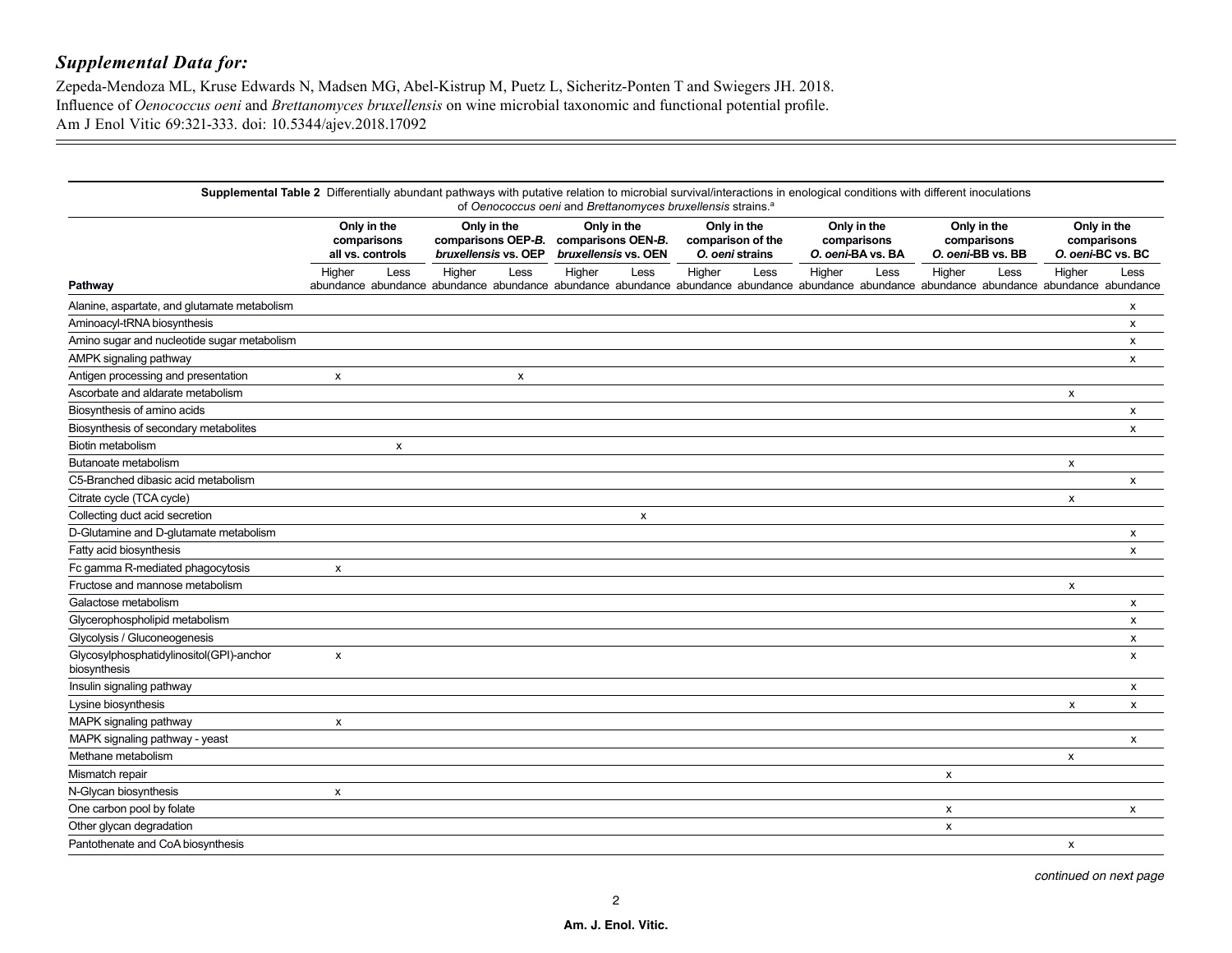Zepeda-Mendoza ML, Kruse Edwards N, Madsen MG, Abel-Kistrup M, Puetz L, Sicheritz-Ponten T and Swiegers JH. 2018. Influence of *Oenococcus oeni* and *Brettanomyces bruxellensis* on wine microbial taxonomic and functional potential profile. Am J Enol Vitic 69:321-333. doi: 10.5344/ajev.2018.17092

| Supplemental Table 2 (continued) Differentially abundant pathways with putative relation to microbial survival/interactions in enological conditions with different inoculations<br>of Oenococcus oeni and Brettanomyces bruxellensis strains. <sup>a</sup> |                                                |      |                                     |      |                                                                              |      |                                                     |      |                                                 |      |                                                 |      |                                                                                                                                                                                               |      |
|-------------------------------------------------------------------------------------------------------------------------------------------------------------------------------------------------------------------------------------------------------------|------------------------------------------------|------|-------------------------------------|------|------------------------------------------------------------------------------|------|-----------------------------------------------------|------|-------------------------------------------------|------|-------------------------------------------------|------|-----------------------------------------------------------------------------------------------------------------------------------------------------------------------------------------------|------|
|                                                                                                                                                                                                                                                             | Only in the<br>comparisons<br>all vs. controls |      | Only in the<br>bruxellensis vs. OEP |      | Only in the<br>comparisons OEP-B. comparisons OEN-B.<br>bruxellensis vs. OEN |      | Only in the<br>comparison of the<br>O. oeni strains |      | Only in the<br>comparisons<br>O. oeni-BA vs. BA |      | Only in the<br>comparisons<br>O. oeni-BB vs. BB |      | Only in the<br>comparisons<br>O. oeni-BC vs. BC                                                                                                                                               |      |
| Pathway                                                                                                                                                                                                                                                     | Higher                                         | Less | Higher                              | Less | Higher                                                                       | Less | Higher                                              | Less | Higher                                          | Less | Higher                                          | Less | Higher<br>abundance abundance abundance abundance abundance abundance abundance abundance abundance abundance abundance abundance abundance abundance abundance abundance abundance abundance | Less |
| Pentose and glucuronate interconversions                                                                                                                                                                                                                    |                                                |      |                                     |      |                                                                              |      |                                                     |      |                                                 |      |                                                 |      |                                                                                                                                                                                               | x    |
| Pentose phosphate pathway                                                                                                                                                                                                                                   |                                                |      |                                     |      |                                                                              |      |                                                     |      |                                                 |      |                                                 |      |                                                                                                                                                                                               | x    |
| Peptidoglycan biosynthesis                                                                                                                                                                                                                                  |                                                |      |                                     |      |                                                                              |      |                                                     |      |                                                 |      |                                                 |      |                                                                                                                                                                                               | x    |
| Peroxisome                                                                                                                                                                                                                                                  | x                                              |      |                                     |      |                                                                              |      |                                                     |      |                                                 |      |                                                 |      |                                                                                                                                                                                               | x    |
| Phagosome                                                                                                                                                                                                                                                   |                                                |      |                                     |      |                                                                              |      |                                                     |      |                                                 |      |                                                 |      |                                                                                                                                                                                               | x    |
| Phenylpropanoid biosynthesis                                                                                                                                                                                                                                |                                                | X    |                                     |      |                                                                              |      |                                                     |      |                                                 |      |                                                 |      | x                                                                                                                                                                                             |      |
| Phosphonate and phosphinate metabolism                                                                                                                                                                                                                      |                                                |      |                                     |      |                                                                              |      | x                                                   | X    |                                                 |      |                                                 |      |                                                                                                                                                                                               |      |
| PI3K-Akt signaling pathway                                                                                                                                                                                                                                  |                                                |      |                                     |      |                                                                              |      |                                                     |      |                                                 |      |                                                 |      |                                                                                                                                                                                               | x    |
| Polyketide sugar unit biosynthesis                                                                                                                                                                                                                          |                                                |      |                                     |      |                                                                              |      |                                                     |      |                                                 |      |                                                 |      | X                                                                                                                                                                                             | X    |
| Porphyrin and chlorophyll metabolism                                                                                                                                                                                                                        | X                                              |      |                                     |      |                                                                              |      |                                                     |      |                                                 |      |                                                 |      |                                                                                                                                                                                               | X    |
| Propanoate metabolism                                                                                                                                                                                                                                       |                                                |      |                                     |      |                                                                              |      |                                                     |      |                                                 |      |                                                 |      | X                                                                                                                                                                                             |      |
| Proteasome                                                                                                                                                                                                                                                  | X                                              |      |                                     |      |                                                                              |      |                                                     |      |                                                 |      |                                                 |      |                                                                                                                                                                                               |      |
| Protein processing in endoplasmic reticulum                                                                                                                                                                                                                 |                                                |      |                                     |      |                                                                              |      |                                                     |      |                                                 |      |                                                 |      |                                                                                                                                                                                               | X    |
| Purine metabolism                                                                                                                                                                                                                                           |                                                |      |                                     |      |                                                                              |      |                                                     |      |                                                 |      | X                                               |      |                                                                                                                                                                                               |      |
| Pyrimidine metabolism                                                                                                                                                                                                                                       |                                                |      |                                     |      |                                                                              | x    |                                                     |      |                                                 |      |                                                 |      |                                                                                                                                                                                               |      |
| Pyruvate metabolism                                                                                                                                                                                                                                         |                                                |      |                                     |      |                                                                              |      |                                                     |      |                                                 |      |                                                 |      |                                                                                                                                                                                               | х    |
| Ras signaling pathway                                                                                                                                                                                                                                       |                                                |      |                                     |      |                                                                              |      |                                                     |      |                                                 |      |                                                 |      |                                                                                                                                                                                               | X    |
| Regulation of actin cytoskeleton                                                                                                                                                                                                                            | X                                              |      |                                     |      |                                                                              |      |                                                     |      |                                                 |      |                                                 |      |                                                                                                                                                                                               | X    |
| Regulation of mitophagy - yeast                                                                                                                                                                                                                             |                                                |      |                                     |      |                                                                              |      |                                                     |      |                                                 |      |                                                 |      |                                                                                                                                                                                               | X    |
| RNA degradation                                                                                                                                                                                                                                             | $\pmb{\times}$                                 |      |                                     |      |                                                                              |      |                                                     |      |                                                 |      |                                                 |      |                                                                                                                                                                                               |      |
| RNA transport                                                                                                                                                                                                                                               |                                                |      |                                     |      |                                                                              |      |                                                     |      |                                                 |      |                                                 |      |                                                                                                                                                                                               | X    |
| SNARE interactions in vesicular transport                                                                                                                                                                                                                   | $\boldsymbol{\mathsf{x}}$                      |      |                                     |      |                                                                              |      |                                                     |      |                                                 |      |                                                 |      |                                                                                                                                                                                               |      |
| Sphingolipid signaling pathway                                                                                                                                                                                                                              |                                                |      |                                     |      |                                                                              |      |                                                     |      |                                                 |      |                                                 |      |                                                                                                                                                                                               | X    |
| Starch and sucrose metabolism                                                                                                                                                                                                                               |                                                |      |                                     |      |                                                                              |      |                                                     |      |                                                 |      |                                                 |      |                                                                                                                                                                                               | X    |
| Steroid biosynthesis                                                                                                                                                                                                                                        | X                                              |      |                                     |      |                                                                              |      |                                                     |      |                                                 |      |                                                 |      |                                                                                                                                                                                               | X    |
| Synthesis and degradation of ketone bodies                                                                                                                                                                                                                  |                                                |      |                                     |      |                                                                              |      |                                                     |      |                                                 |      | x                                               |      |                                                                                                                                                                                               |      |
| Ubiquitin mediated proteolysis                                                                                                                                                                                                                              |                                                |      |                                     |      |                                                                              |      |                                                     |      |                                                 |      |                                                 |      |                                                                                                                                                                                               | x    |
| Valine, leucine and isoleucine biosynthesis                                                                                                                                                                                                                 |                                                |      |                                     |      |                                                                              |      |                                                     |      |                                                 |      | x                                               |      |                                                                                                                                                                                               | x    |
| Various types of N-glycan biosynthesis                                                                                                                                                                                                                      | $\boldsymbol{\mathsf{x}}$                      |      |                                     |      |                                                                              |      |                                                     |      |                                                 |      |                                                 |      |                                                                                                                                                                                               | x    |
| Wnt signaling pathway                                                                                                                                                                                                                                       |                                                |      |                                     |      |                                                                              |      |                                                     |      |                                                 |      |                                                 |      |                                                                                                                                                                                               | X    |

a*B. bruxellensis* strains CBS 73 (BA), CBS 2336 (BB), and CBS 2499 (BC). *O. oeni* strains esterase positive (OEP) and esterase negative (OEN).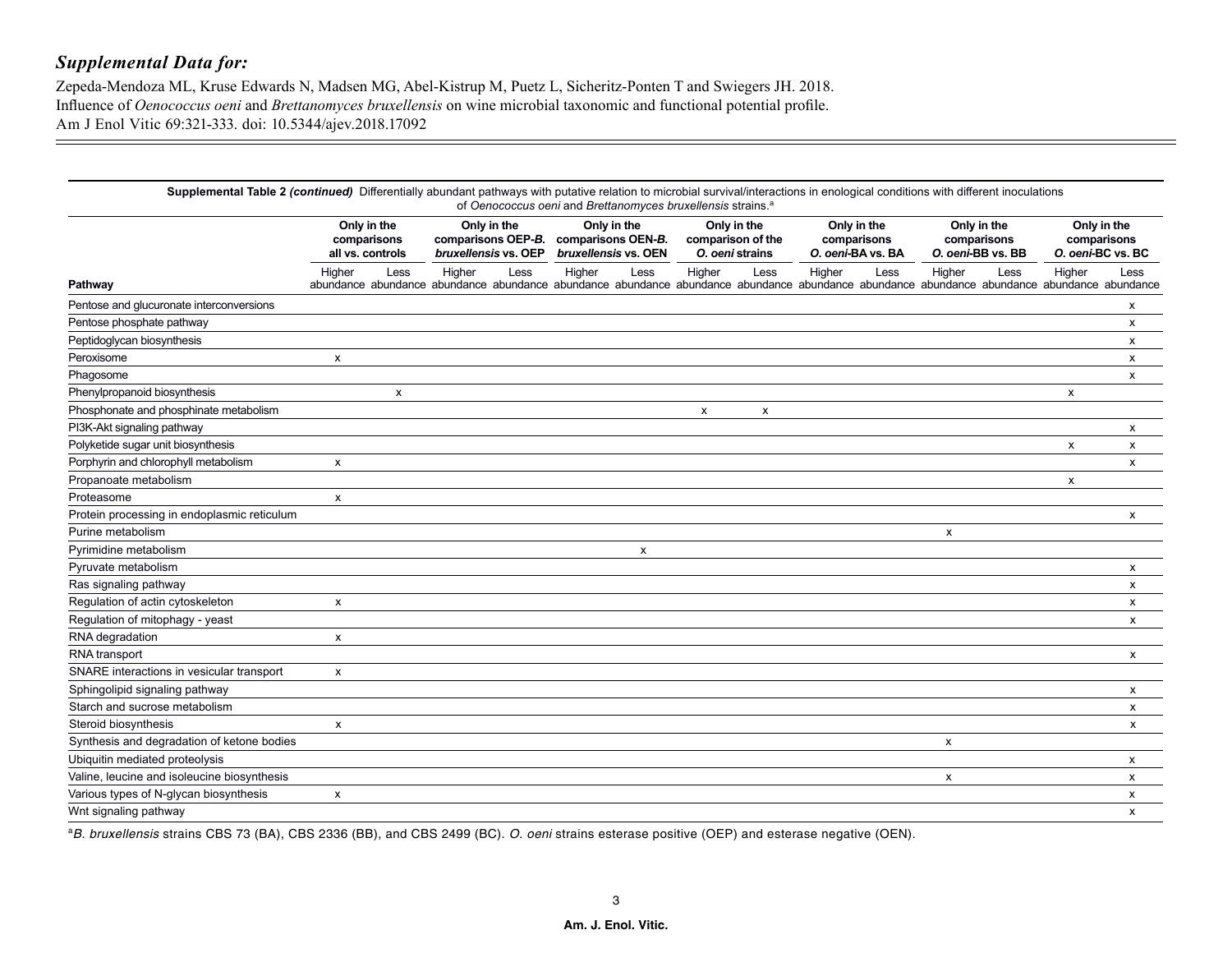Zepeda-Mendoza ML, Kruse Edwards N, Madsen MG, Abel-Kistrup M, Puetz L, Sicheritz-Ponten T and Swiegers JH. 2018. Influence of *Oenococcus oeni* and *Brettanomyces bruxellensis* on wine microbial taxonomic and functional potential profile. Am J Enol Vitic 69:321-333. doi: 10.5344/ajev.2018.17092

| <b>Supplemental Table 3</b>                                                                       |              |          |       |               |  |  |  |  |
|---------------------------------------------------------------------------------------------------|--------------|----------|-------|---------------|--|--|--|--|
| Top 10 abundant nt-database microbial identifications of the unmapped reads from sample Control_1 |              |          |       |               |  |  |  |  |
| Name                                                                                              | <b>Reads</b> | Coverage | Depth | Abundance (%) |  |  |  |  |
| Saccharomyces cerevisiae                                                                          | 1447388      | 0.026    | 0.071 | 56.267        |  |  |  |  |
| Apteryx australis                                                                                 | 121596       | 0.017    | 0.141 | 4.727         |  |  |  |  |
| Bradyrhizobium sp. BTAi1                                                                          | 60192        | 0.303    | 0.589 | 2.34          |  |  |  |  |
| Oenococcus oeni                                                                                   | 47704        | 0.705    | 2.138 | 1.855         |  |  |  |  |
| Marmota marmota                                                                                   | 37316        | 0.733    | 6.735 | 1.451         |  |  |  |  |
| Pseudomonas mendocina                                                                             | 13886        | 0.05     | 0.082 | 0.54          |  |  |  |  |
| Rhodanobacter denitrificans                                                                       | 7438         | 0.067    | 0.158 | 0.289         |  |  |  |  |
| Torulaspora microellipsoides                                                                      | 4984         | 0.852    | 7.199 | 0.194         |  |  |  |  |
| Zygosaccharomyces bailii                                                                          | 4002         | 0.103    | 1.421 | 0.156         |  |  |  |  |
| Pseudomonas pseudoalcaligenes                                                                     | 3268         | 0.02     | 0.032 | 0.127         |  |  |  |  |
| Ton 10 shundant nt-database microbial identifications of the unmanned reads from sample Control 2 |              |          |       |               |  |  |  |  |

| TOP TO abundant in-database iniciobial identifications of the uninapped reads from sample Control_Z |         |          |        |               |  |  |  |  |  |
|-----------------------------------------------------------------------------------------------------|---------|----------|--------|---------------|--|--|--|--|--|
| Name                                                                                                | Reads   | Coverage | Depth  | Abundance (%) |  |  |  |  |  |
| S. cerevisiae                                                                                       | 2620922 | 0.038    | 0.129  | 64.881        |  |  |  |  |  |
| A. australis                                                                                        | 216886  | 0.016    | 0.204  | 5.369         |  |  |  |  |  |
| O. oeni                                                                                             | 79784   | 0.791    | 3.386  | 1.975         |  |  |  |  |  |
| M. marmota                                                                                          | 64458   | 0.781    | 11.371 | 1.596         |  |  |  |  |  |
| Bradyrhizobium sp. BTAi1                                                                            | 44190   | 0.22     | 0.402  | 1.094         |  |  |  |  |  |
| P. mendocina                                                                                        | 19094   | 0.069    | 0.112  | 0.473         |  |  |  |  |  |
| Z. bailii                                                                                           | 8526    | 0.052    | 1.432  | 0.211         |  |  |  |  |  |
| T. microellipsoides                                                                                 | 6524    | 0.886    | 9.361  | 0.162         |  |  |  |  |  |
| R. denitrificans                                                                                    | 6474    | 0.064    | 0.138  | 0.16          |  |  |  |  |  |
| P. pseudoalcaligenes                                                                                | 4246    | 0.027    | 0.041  | 0.105         |  |  |  |  |  |

**Top 10 abundant nt-database microbial identifications of the unmapped reads from sample OEN\_23**

|                          |        | . .      |       |               |
|--------------------------|--------|----------|-------|---------------|
| Name                     | Reads  | Coverage | Depth | Abundance (%) |
| S. cerevisiae            | 258768 | 0.007    | 0.013 | 17.47         |
| Bradyrhizobium sp. BTAi1 | 76568  | 0.349    | 0.726 | 5.169         |
| A. australis             | 25706  | 0.003    | 0.01  | 1.735         |
| P. mendocina             | 14266  | 0.05     | 0.083 | 0.963         |
| O. oeni                  | 10826  | 0.279    | 0.495 | 0.731         |
| M. marmota               | 7738   | 0.609    | 1.533 | 0.522         |
| R. denitrificans         | 5630   | 0.059    | 0.12  | 0.38          |
| Burkholderia ubonensis   | 3786   | 0.004    | 0.007 | 0.256         |
| Pseudomonas fluorescens  | 3320   | 0.001    | 0.002 | 0.224         |
| P. pseudoalcaligenes     | 3290   | 0.02     | 0.032 | 0.222         |
|                          |        |          |       |               |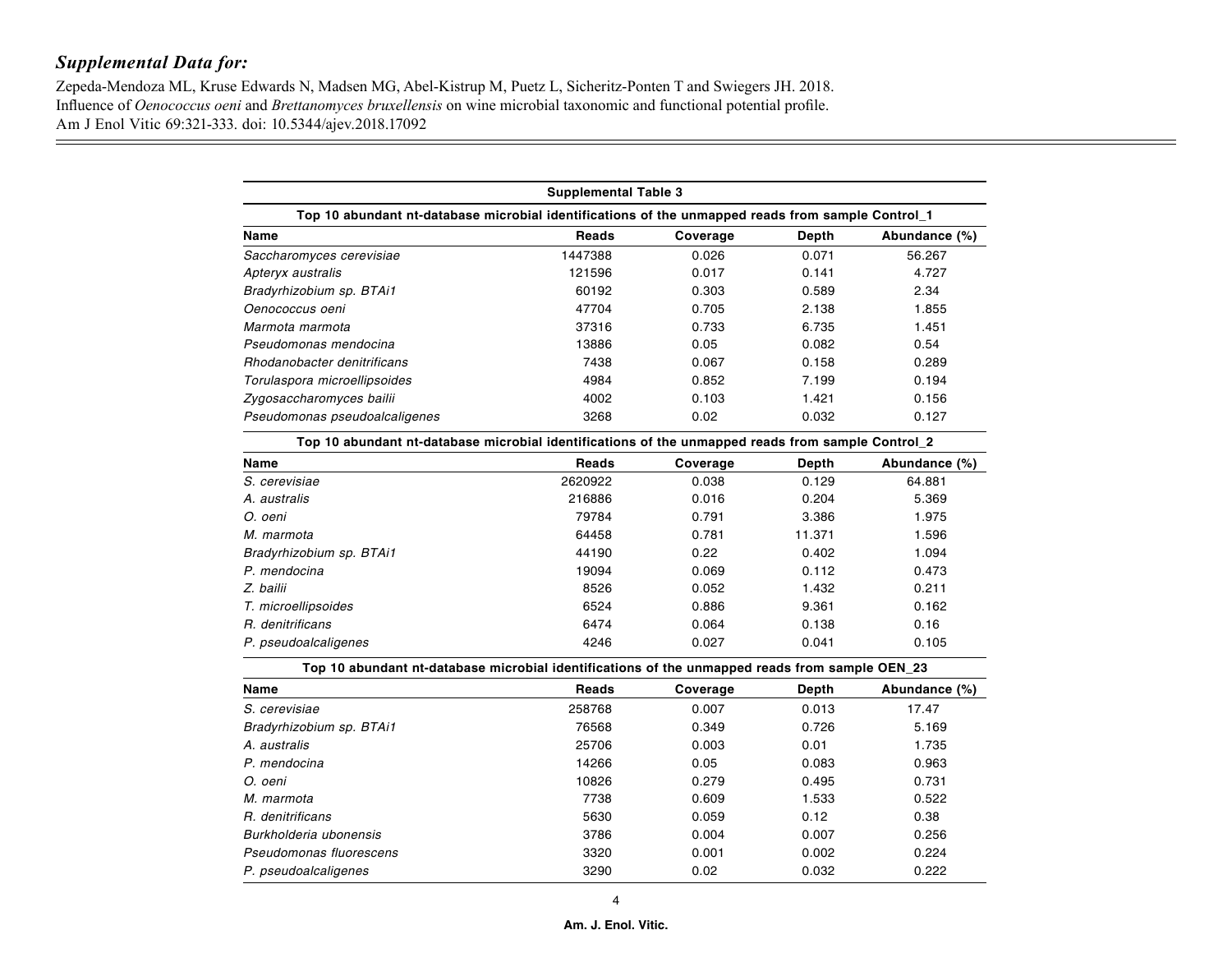Zepeda-Mendoza ML, Kruse Edwards N, Madsen MG, Abel-Kistrup M, Puetz L, Sicheritz-Ponten T and Swiegers JH. 2018. Influence of *Oenococcus oeni* and *Brettanomyces bruxellensis* on wine microbial taxonomic and functional potential profile. Am J Enol Vitic 69:321-333. doi: 10.5344/ajev.2018.17092



**Supplemental Figure 1** Principal component analysis (PCA) of the functional potential profile of all samples. *Brettanomyces bruxellensis* strains CBS 73 (BA), CBS 2336 (BB), and CBS 2499 (BC). *Oenococcus oeni* strains esterase positive (OEP) and esterase negative (OEN). PCA of the counts of all filtered assembled genes from all samples, including those with lowest (OEN\_23) and deepest (OEN-BB\_18) sequencing.